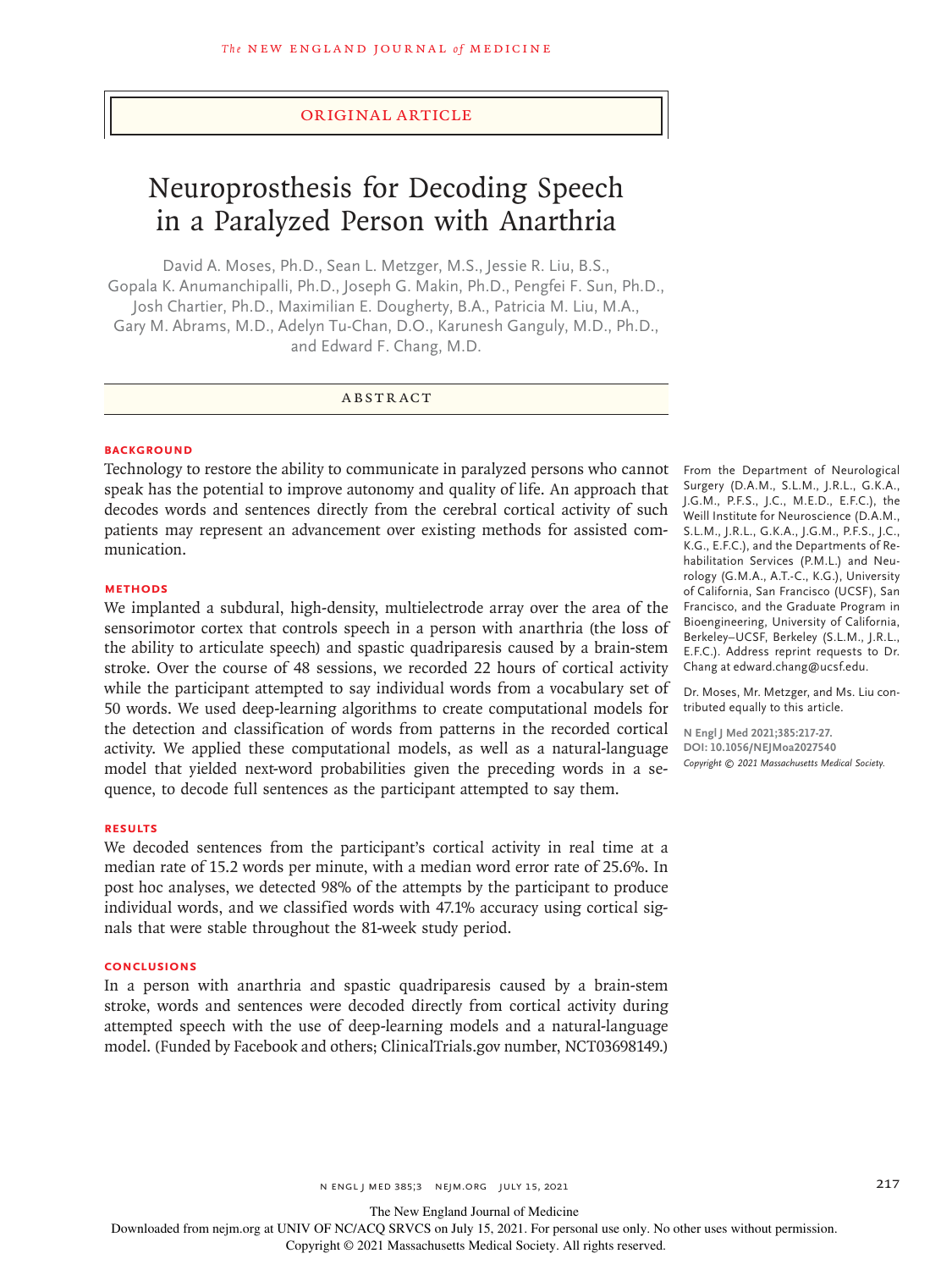*A Quick Take is available at NEJM.org*

MARTHRIA IS THE LOSS OF THE ABILITY<br>to articulate speech. It can result from<br>a variety of conditions, including stroke<br>and amyotrophic lateral sclerosis.<sup>1</sup> Patients with to articulate speech. It can result from a variety of conditions, including stroke anarthria may have intact language skills and cognition, and some are able to produce limited oral movements and undifferentiated vocalizations when attempting to speak.<sup>2</sup> However, paralyzed persons may be unable to operate assistive devices because of severe impairment of movement. Anarthria hinders communication with family, friends, and caregivers, thereby reducing patient-reported quality of life.<sup>3</sup> Advances have been made with typing-based brain–computer interfaces that allow speech-impaired persons to spell out messages by controlling a computer cursor.<sup>4-8</sup> However, letter-by-letter selection through interfaces driven by neural signal recordings is slow and effortful. A more efficient and natural approach may be to directly decode whole words from brain areas that control speech. Our understanding of how the area of the sensorimotor cortex that controls speech orchestrates the rapid articulatory movements of the vocal tract has expanded.<sup>9-14</sup> Engineering efforts have used these neurobiologic findings, together with advances in machine learning, to show that speech can be decoded from brain activity in persons without speech impairments.<sup>15-19</sup>

narthria is the loss of the ability

In paralyzed persons who cannot speak, recordings of neural activity cannot be precisely aligned with intended speech because of the absence of speech output, which poses an obstacle for training computational models.20 In addition, it is unclear whether neural signals underlying speech control are still intact in persons who have not spoken for years or decades. In earlier work, a paralyzed person used an implanted, intracortical, two-channel microelectrode device and an audiovisual interface to generate vowel sounds and phonemes but not full words.<sup>21,22</sup> To determine whether speech can be directly decoded to produce language from the neural activity of a person who is unable to speak, we tested realtime decoding of words and sentences from the cortical activity of a person with limb paralysis and anarthria caused by a brain-stem stroke.

*Videos showing speech decoding are available at NEJM.org*

## Methods

## **Study Overview**

This work was performed as part of the BCI Restoration of Arm and Voice (BRAVO) study, which is a single-institution clinical study to evaluate the potential of electrocorticography, a method for recording neural activity from the cerebral cortex with the use of electrodes placed on the surface of the cerebral hemisphere, and custom decoding techniques to enable communication and mobility. An investigational device exemption for the device used in this study was approved by the Food and Drug Administration. As of this writing, the device had been implanted only in the participant described here. Because of regulatory and clinical considerations regarding the proper handling of the percutaneous connector, the participant did not have the opportunity to use the system independently for daily activities but underwent testing at his home.

This work was approved by the Committee on Human Research at the University of California, San Francisco, and was supported in part by a research contract under Facebook's Sponsored Academic Research Agreement. All the authors were involved in the design and execution of the clinical study; the collection, storage, analysis, and interpretation of the data; and the writing of the manuscript. No study hardware or data were transferred to any sponsor, and we did not receive any hardware or software from a sponsor to use in this work. All the authors vouch for the accuracy and completeness of the data and for the fidelity of the study to the protocol (available with the full text of this article at NEJM.org) and confirm that the study was conducted ethically. Informed consent was obtained from the participant after the reason for and nature of implantation and the training procedures and risks were thoroughly explained to him.

#### **Participant**

The participant was a right-handed man who was 36 years of age at the start of the study. At 20 years of age, he had had an extensive pontine stroke associated with a dissection of the right vertebral artery, which resulted in severe spastic quadriparesis and anarthria, as confirmed by a speech–language pathologist and neurologists (Video 1 and Fig. S1 in the Supplementary Appendix, both available at NEJM.org). His cognitive function was intact, and he had a score of 26 on the Mini–Mental State Examination (scores range from 0 to 30, with higher scores indicating better mental performance); because of his paralysis, it was not physically possible for his score to reach 30. He was able to vocalize grunts

218 **1218** n engl j med 385;3 nejm.org July 15, 2021

The New England Journal of Medicine

Downloaded from nejm.org at UNIV OF NC/ACQ SRVCS on July 15, 2021. For personal use only. No other uses without permission.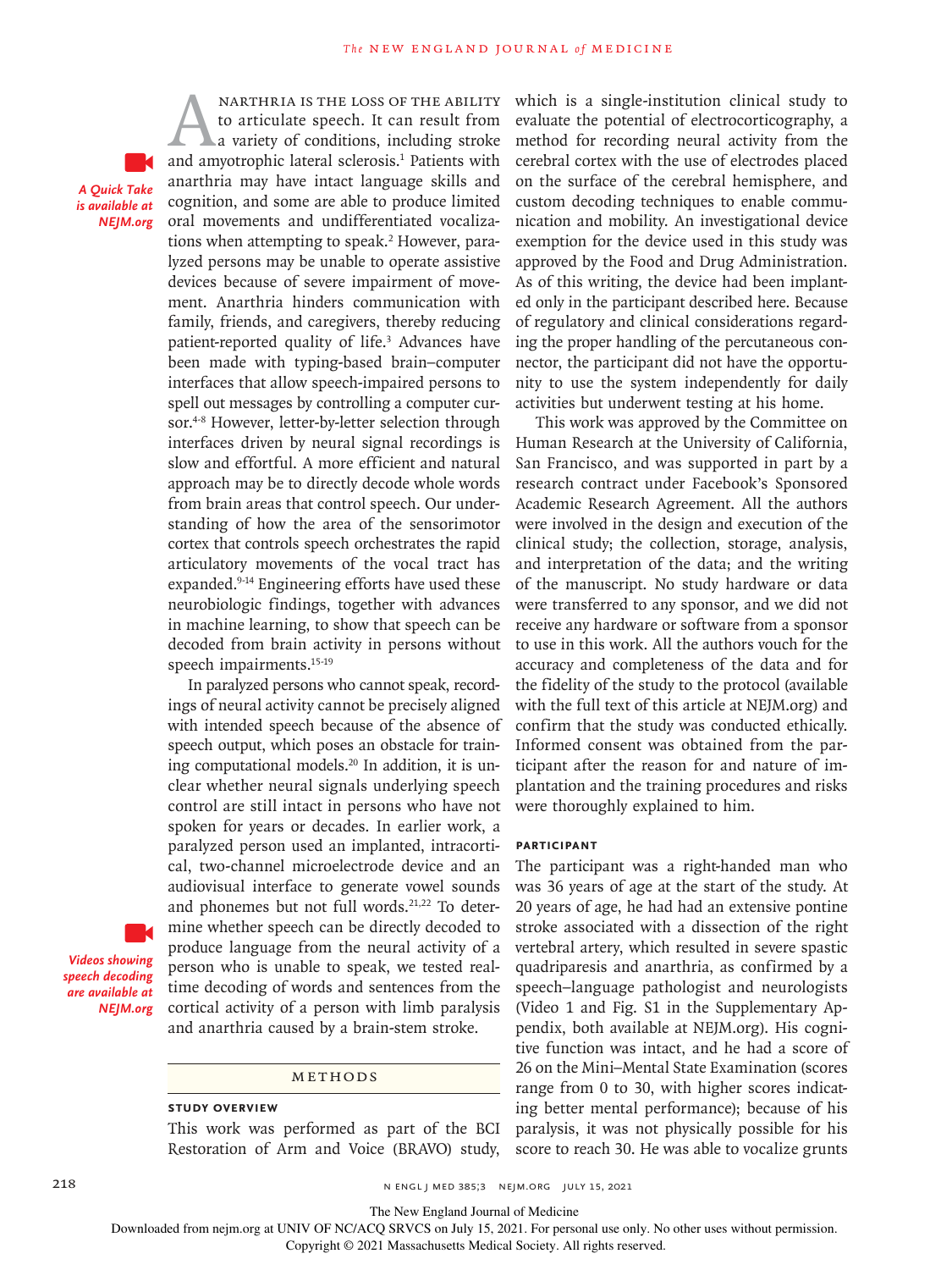and moans but was unable to produce intelligible speech; eye movement was unaffected. He normally communicated using an assistive computer-based typing interface controlled by his residual head movements; his typing speed was approximately 5 correct words or 18 correct characters per minute (Section S1).

## **Implant Device**

The neural implant used to acquire brain signals from the participant was a customized combination of a high-density electrocorticography electrode array (manufactured by PMT) and a percutaneous connector (manufactured by Blackrock Microsystems). The rectangular electrode array was 6.7 cm long, 3.5 cm wide, and 0.51 mm thick and consisted of 128 flat, disk-shaped electrodes arranged in a 16-by-8 lattice formation, with a center-to-center distance between adjacent electrodes of 4 mm. During surgical implantation, general anesthesia was used, and the sensorimotor cortex of the left hemisphere, as identified by anatomical landmarks of the central sulcus, was exposed through craniotomy. The electrode array was laid on the pial surface of the brain in the subdural space. The electrode coverage enabled sampling from multiple cortical regions that have been implicated in speech processing, including portions of the left precentral gyrus, postcentral gyrus, posterior middle frontal gyrus, and posterior inferior frontal gyrus.<sup>9,11-13</sup> The dura was closed with sutures, and the cranial bone flap was replaced. The percutaneous connector was placed extracranially on the contralateral skull convexity and anchored to the cranium. This percutaneous connector conducts cortical signals from the implanted electrode array through externally accessible contacts to a detachable digital link and cable, enabling transmission of the acquired brain activity to a computer (Fig. S2). The participant underwent surgical implantation of the device in February 2019 and had no complications. The procedure lasted approximately 3 hours. We began to collect data for this study in April 2019.

# **Real-Time Acquisition and Processing of Neural Data**

A digital-signal processing system (NeuroPort System, Blackrock Microsystems) was used to acquire signals from all 128 electrodes of the implant device and transmit them to a computer

running custom software for real-time signal analysis (Section S2 and Figs. S2 and S3). $18,23$  As informed by previous research that had correlated neural activity in the 70 to 150 Hz (highgamma) frequency range with speech process $ing<sub>2</sub><sup>9,12-14,18</sup>$  we measured activity in the high-gamma band for each channel to use in subsequent analyses and during real-time decoding.

# **Word and Sentence Task Design**

The study consisted of 50 sessions over the course of 81 weeks and took place at the participant's residence or a nearby office. The participant engaged in two types of tasks: an isolatedword task and a sentence task (Section S3 and Fig. S4). On average, we collected approximately 27 minutes of neural activity during these tasks at each session. In each trial of each task, a target word or sentence was presented visually to the participant as text on a screen, and then the participant attempted to produce (say aloud) that target.

In the isolated-word task, the participant attempted to produce individual words from a set of 50 English words. This word set contained common English words that can be used to create a variety of sentences, including words that are relevant to caregiving and words requested by the participant. In each trial, the participant was presented with one of these 50 words, and, after a 2-second delay, he attempted to produce that word when the text of the word on the screen turned green. We collected 22 hours of data from 9800 trials of the isolated-word task performed by the participant in the first 48 of the 50 sessions.

In the sentence task, the participant attempted to produce word sequences from a set of 50 English sentences consisting of words from the 50-word set (Sections S4 and S5). In each trial, the participant was presented with a target sentence and attempted to produce the words in that sentence (in order) at the fastest speed he could perform comfortably. Throughout the trial, the word sequence decoded from neural activity was updated in real time and displayed as feedback to the participant. We collected data from 250 trials of the sentence task performed by the participant in 7 of the final 8 sessions. This task is shown in Video 2. A conversational variant of this task, in which the participant was presented with prompts and attempted to respond to them, is shown in Figure 1 and Video 1.

n engl j med 385;3 nejm.org July 15, 2021 219

The New England Journal of Medicine

Downloaded from nejm.org at UNIV OF NC/ACQ SRVCS on July 15, 2021. For personal use only. No other uses without permission.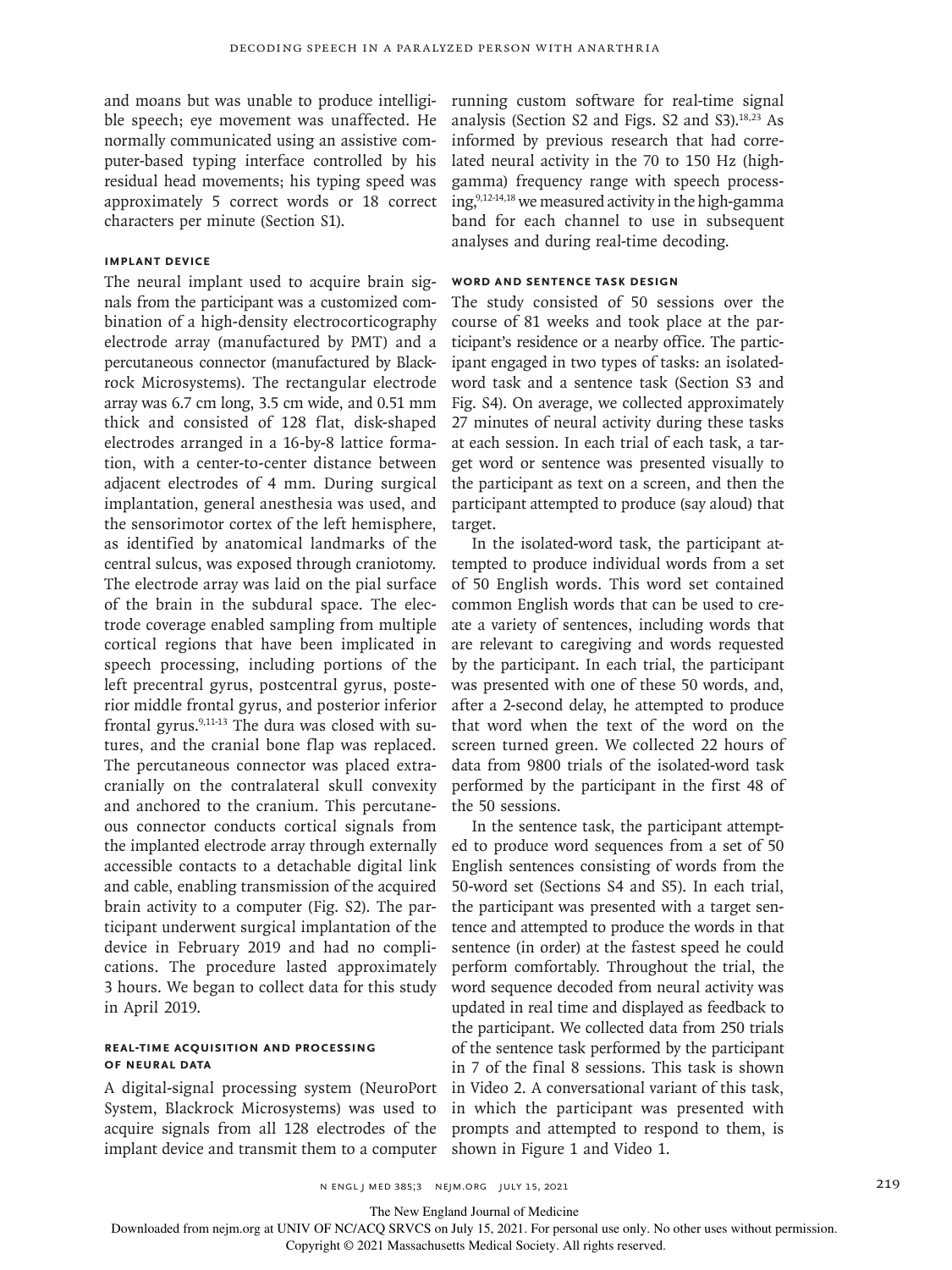## **The NEW ENGLAND JOURNAL of MEDICINE**



220 n engl j med 385;3 nejm.org July 15, 2021

The New England Journal of Medicine

Downloaded from nejm.org at UNIV OF NC/ACQ SRVCS on July 15, 2021. For personal use only. No other uses without permission.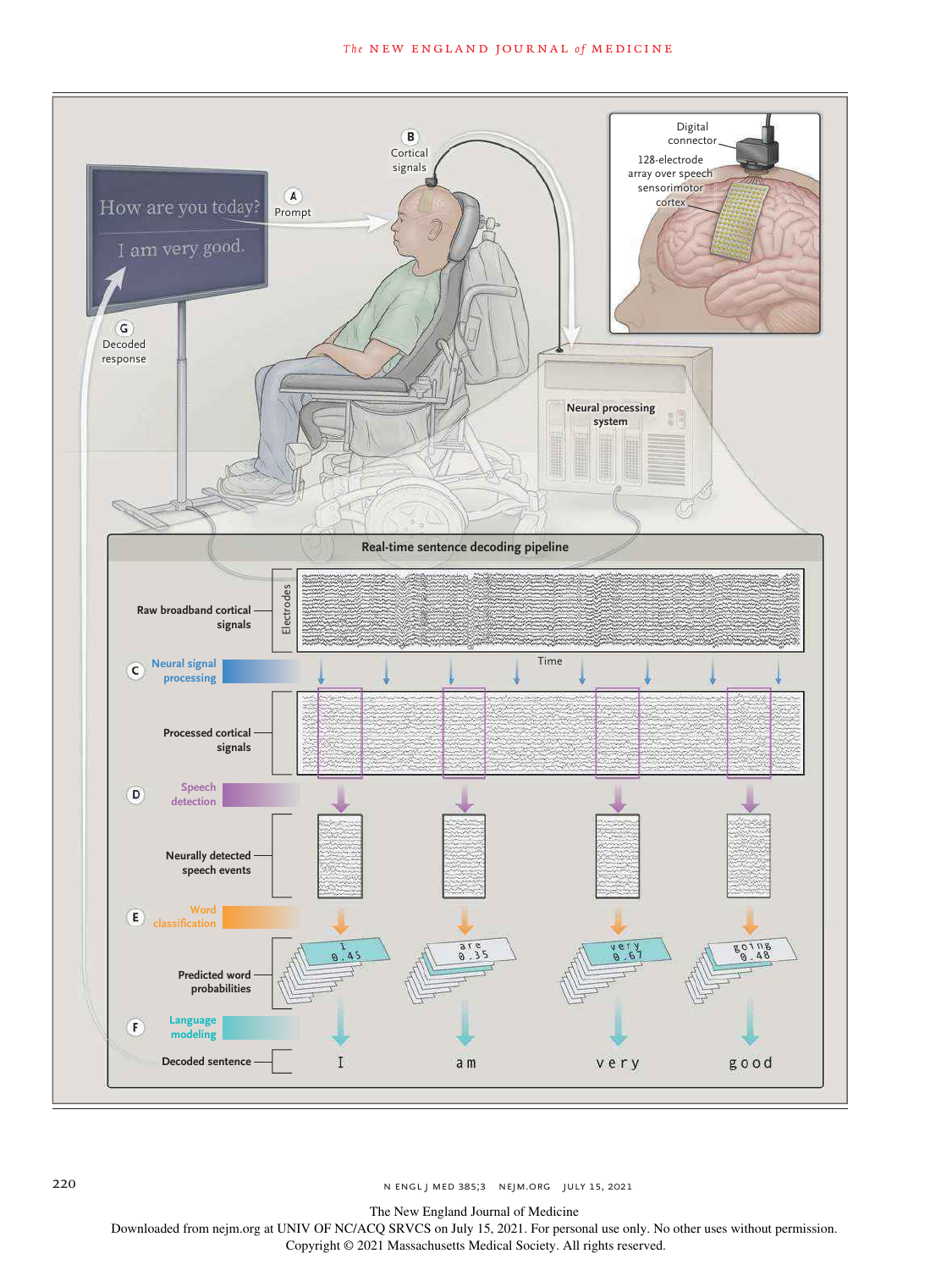## **Figure 1 (facing page). Schematic Overview of the Direct Speech Brain–Computer Interface.**

Shown is how neural activity acquired from an investigational electrocorticography electrode array implanted in a clinical study participant with severe paralysis is used to directly decode words and sentences in real time. In a conversational demonstration, the participant is visually prompted with a statement or question (A) and is instructed to attempt to respond using words from a predefined vocabulary set of 50 words. Simultaneously, cortical signals are acquired from the surface of the brain through the electrode array (B) and processed in real time (C). The processed neural signals are analyzed sample by sample with the use of a speechdetection model to detect the participant's attempts to speak (D). A classifier computes word probabilities (across the 50 possible words) from each detected window of relevant neural activity (E). A Viterbi decoding algorithm uses these probabilities in conjunction with word-sequence probabilities from a separately trained natural-language model to decode the most likely sentence given the neural activity data (F). The predicted sentence, which is updated each time a word is decoded, is displayed as feedback to the participant (G). Before real-time decoding, the models were trained with data collected as the participant attempted to say individual words from the 50-word set as part of a separate task (not depicted). This conversational demonstration is a variant of the standard sentence task used in this work, in that it allows the participant to compose his own unique responses to the prompts.

#### **Modeling**

We used neural activity data collected during the tasks to train, fine-tune, and evaluate custom models (Sections S6 and S7 and Table S1). Specifically, we created speech-detection and wordclassification models that used deep-learning techniques to make predictions from the neural activity. To decode sentences from the participant's neural activity in real time during the sentence task, we also used a natural-language model and a Viterbi decoder (Fig. 1). The speechdetection model processed each time point of neural activity during a task and detected onsets and offsets of word-production attempts in real time (Section S8 and Fig. S5). We fitted this model using neural activity data and task-timing information collected only during the isolatedword task.

For each attempt that was detected, the wordclassification model predicted a set of word probabilities by processing the neural activity spanning from 1 second before to 3 seconds after the detected onset of attempted speech effect that each individual electrode had on the

(Section S9 and Fig. S6). The predicted probability associated with each word in the 50-word set quantified how likely it was that the participant was attempting to say that word during the detected attempt. We fitted this model to neural data collected during the isolated-word task.

In English, certain sequences of words are more likely than others. To use this underlying linguistic structure, we created a natural-language model that yielded next-word probabilities given the previous words in a sequence (Section S10).<sup>24,25</sup> We trained this model on a collection of sentences that included only words from the 50-word set; the sentences were obtained with the use of a custom task on a crowd-sourcing platform (Section S4).

The final component in the decoding approach involved the use of a custom Viterbi decoder, which is a type of model that determines the most likely sequence of words given predicted word probabilities from the word classifier and word-sequence probabilities from the naturallanguage model (Section S11 and Fig. S7).<sup>26</sup> With the incorporation of the language model, the Viterbi decoder was capable of decoding more plausible sentences than what would result from simply stringing together the predicted words from the word classifier.

#### **Evaluations**

To evaluate the performance of our decoding approach, we analyzed the sentences that were decoded in real time using two metrics: the word error rate and the number of words decoded per minute (Section S12). The word error rate of a decoded sentence was defined as the number of word errors made by the decoder divided by the number of words in the target sentence.

To further characterize the detection and classification of word-production attempts from the participant's neural activity, we processed the collected isolated-word data with the speechdetection and word-classification models in offline analyses performed after the recording sessions had been completed (Section S13). We measured classification accuracy as the percentage of trials in which the word classifier correctly predicted the target word that the participant attempted to produce. We also measured electrode contributions as the size of the

The New England Journal of Medicine

Downloaded from nejm.org at UNIV OF NC/ACQ SRVCS on July 15, 2021. For personal use only. No other uses without permission.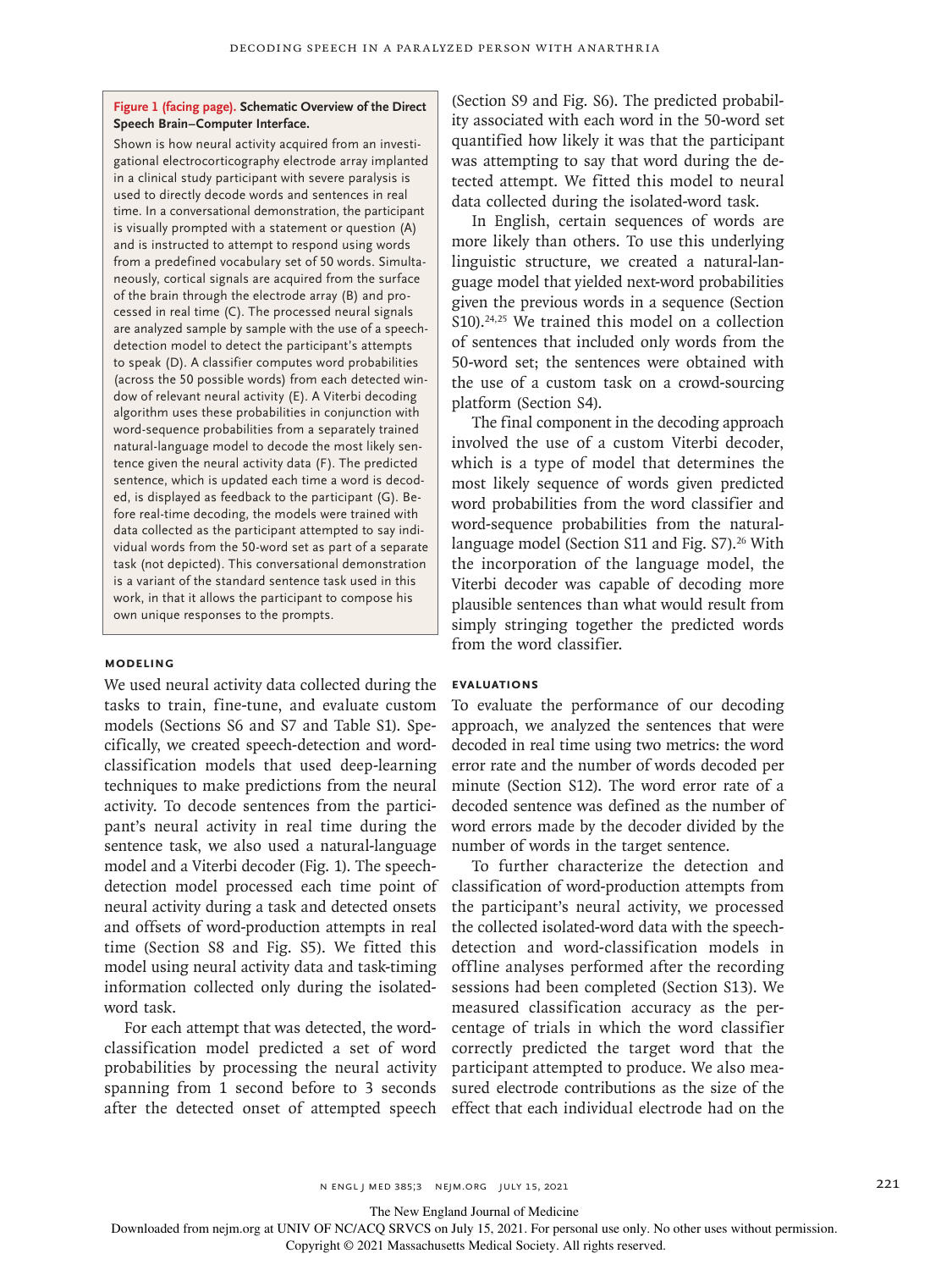#### **The NEW ENGLAND JOURNAL of MEDICINE**



222 **n engl j med 385;3** n engl j med 385;3 nejm.org July 15, 2021

The New England Journal of Medicine

Downloaded from nejm.org at UNIV OF NC/ACQ SRVCS on July 15, 2021. For personal use only. No other uses without permission.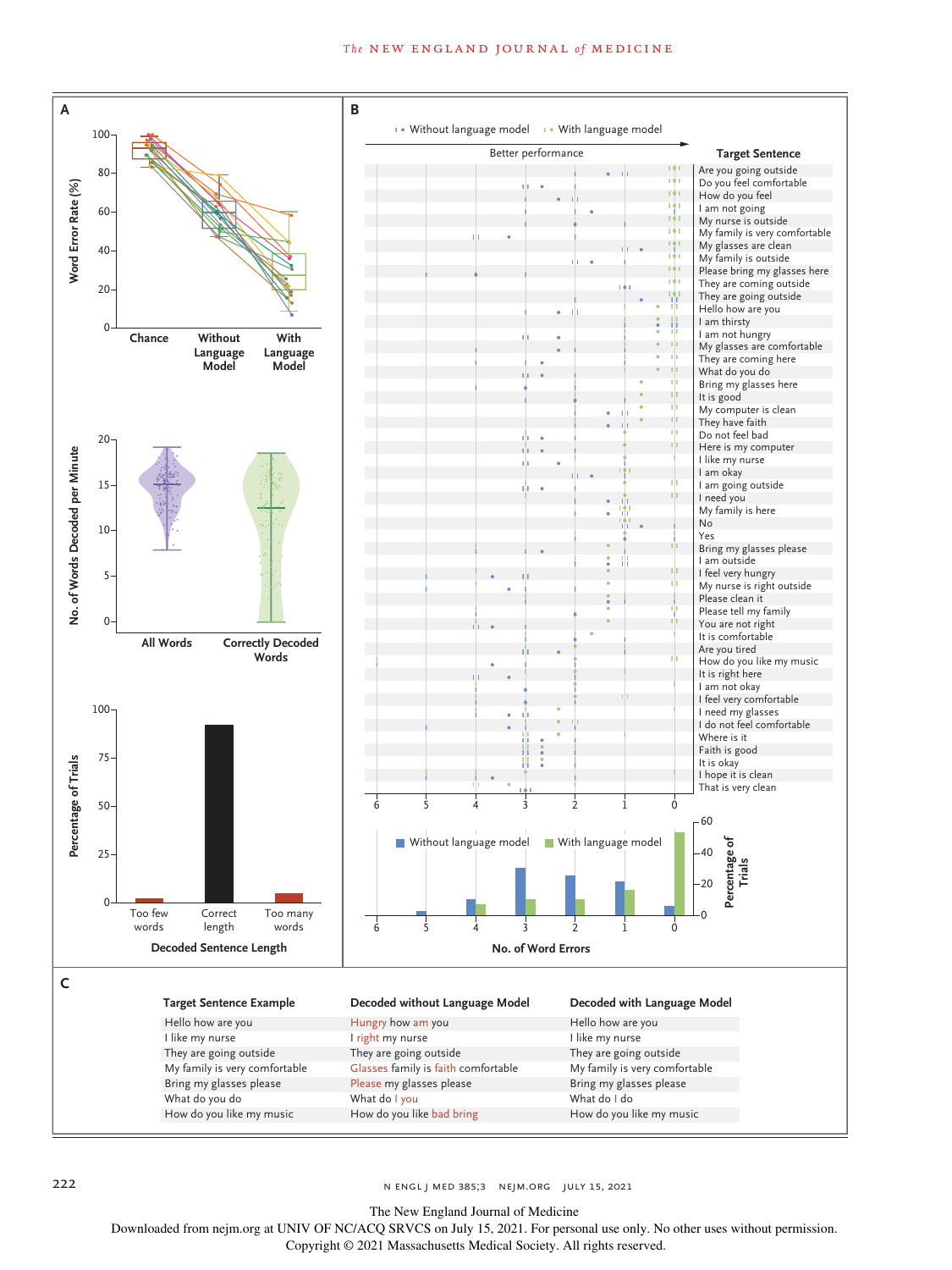## **Figure 2 (facing page). Decoding a Variety of Sentences in Real Time through Neural Signal Processing and Language Modeling.**

Panel A shows the word error rates, the numbers of words decoded per minute, and the decoded sentence lengths. The top plot shows the median word error rate (defined as the number of word errors made by the decoder divided by the number of words in the target sentence, with a lower rate indicating better performance) derived from the word sequences decoded from the participant's cortical activity during the performance of the sentence task. Data points represent sentence blocks (each block comprises 10 trials); the median rate, as indicated by the horizontal line within a box, is shown across 15 sentence blocks. The upper and lower sides of the box represent the interquartile range, and the I bars 1.5 times the interquartile range. Chance performance was measured by computing the word error rate on sentences randomly generated from the natural-language model. The middle plot shows the median number of words decoded per minute, as derived across all 150 trials (each data point represents a trial). The rates are shown for the analysis that included all words that were correctly or incorrectly decoded with the natural-language model and for the analysis that included only correctly decoded words. Each violin distribution was created with the use of kernel density estimation based on Scott's rule for computing the estimator bandwidth; the thick horizontal lines represent the median number of words decoded per minute, and the thinner horizontal lines the range (with the exclusion of outliers that were more than 4 standard deviations below or above the mean, which was the case for one trial). In the bottom chart, the decoded sentence lengths show whether the number of detected words was equal to the number of words in the target sentence in each of the 150 trials. Panel B shows the number of word errors in the sentences decoded with or without the natural-language model across all trials and all 50 sentence targets. Each small vertical dash represents the number of word errors in a single trial (there are 3 trials per target sentence; marks for identical error counts are staggered horizontally for visualization purposes). Each dot represents the mean number of errors for that target sentence across the 3 trials. The histogram at the bottom shows the error counts across all 150 trials. Panel C shows seven target sentence examples along with the corresponding sentences decoded with and without the natural-language model. Correctly decoded words are shown in black and incorrect words in red.

predictions made by the detection and classification models.19,27

To investigate the viability of our approach for a long-term application, we evaluated the stability of the acquired cortical signals over time using the isolated-word data (Section S14). By sampling neural data from four different date ranges spanning the 81-week study period, we assessed whether classification accuracy on a subset of data collected in the final sessions could be improved by including data from earlier subsets as part of the training set for the classification model; such improvement would indicate that training data accumulated across months or years of recording could be used to reduce the need for frequent model recalibration in practical applications of our approach.

# **Statistical Analyses**

Results for each experimental condition are presented with 95% confidence intervals when appropriate (Section S15). No adjustments were made for multiple comparisons. The evaluation metrics (word error rate, number of words decoded per minute, and classification accuracy) were specified before the start of data collection. Analyses to assess the long-term stability of speech-detection and word-classification performance with our implant device were designed post hoc.

#### RESULTS

## **Sentence Decoding**

During real-time sentence decoding, the median word error rate across 15 sentence blocks (each block comprised 10 trials) was 60.5% (95% confidence interval [CI], 51.4 to 67.6) without language modeling and 25.6% (95% CI, 17.1 to 37.1) with language modeling (Fig. 2A, top). The lowest word error rate observed for a single sentence block was 7.0% (with language modeling). When chance performance was measured with the use of sentences that had been randomly generated by the natural-language model (Section S12), the median word error rate was 92.1% (95% CI, 85.7 to 97.2). Across all 150 trials, the median number of words decoded per minute was 15.2 with the inclusion of all decoded words and 12.5 with the inclusion of only correctly decoded words (with language modeling) (Fig. 2A, middle). In 92.0% of the trials, the number of detected words was equal to the number of words in the target sentence (Fig. 2A, bottom). Across all 15 sentence blocks, five speech attempts were erroneously detected before the first trial in the block and were excluded from real-time decoding and analysis (all other detected speech attempts were included). For almost all target sentences, the mean number of word errors decreased

n ENGL | MED 385;3 NEJM.ORG JULY 15, 2021 223

The New England Journal of Medicine

Downloaded from nejm.org at UNIV OF NC/ACQ SRVCS on July 15, 2021. For personal use only. No other uses without permission.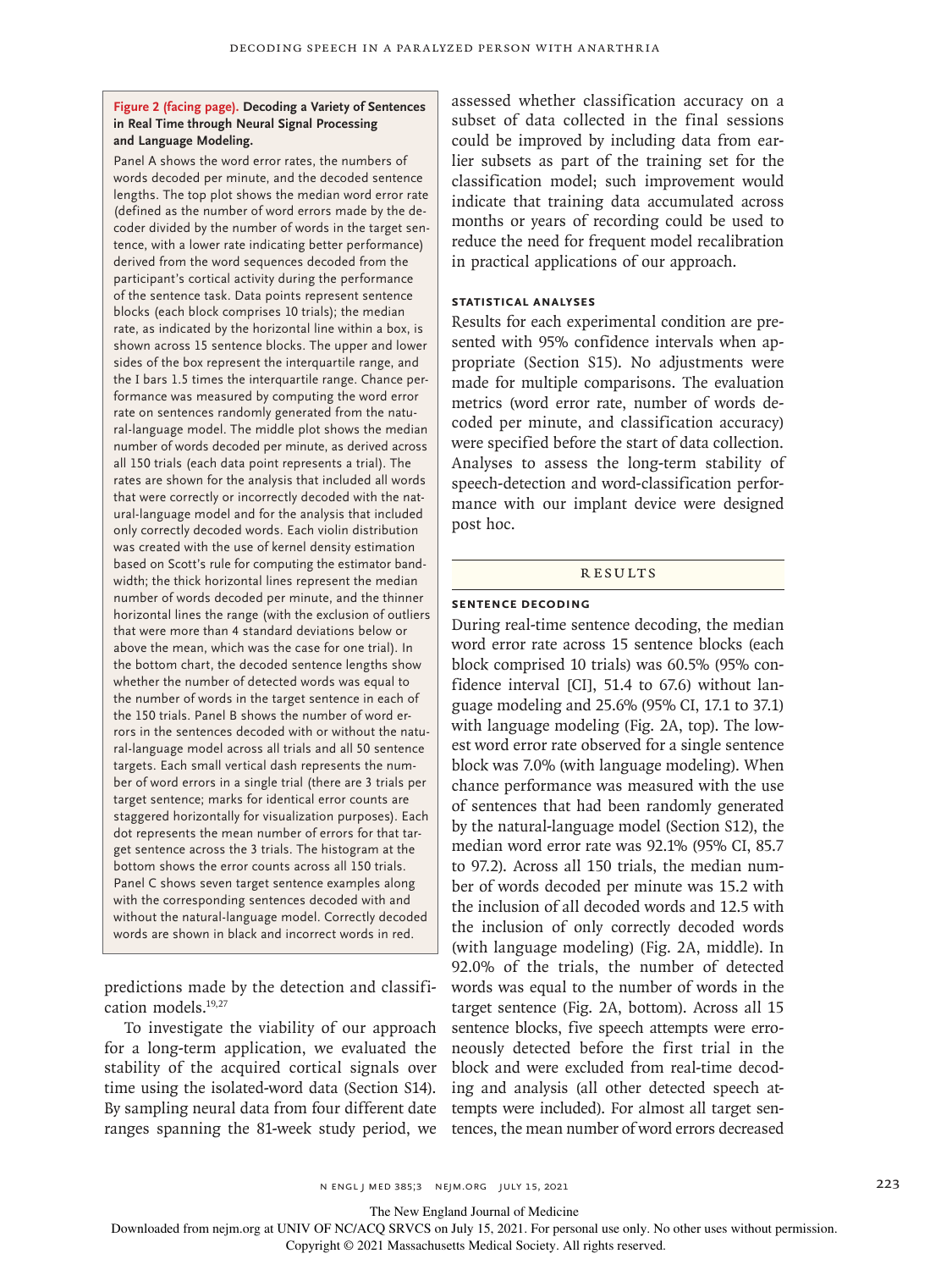

224 n engl j med 385;3 nejm.org July 15, 2021

The New England Journal of Medicine

Downloaded from nejm.org at UNIV OF NC/ACQ SRVCS on July 15, 2021. For personal use only. No other uses without permission.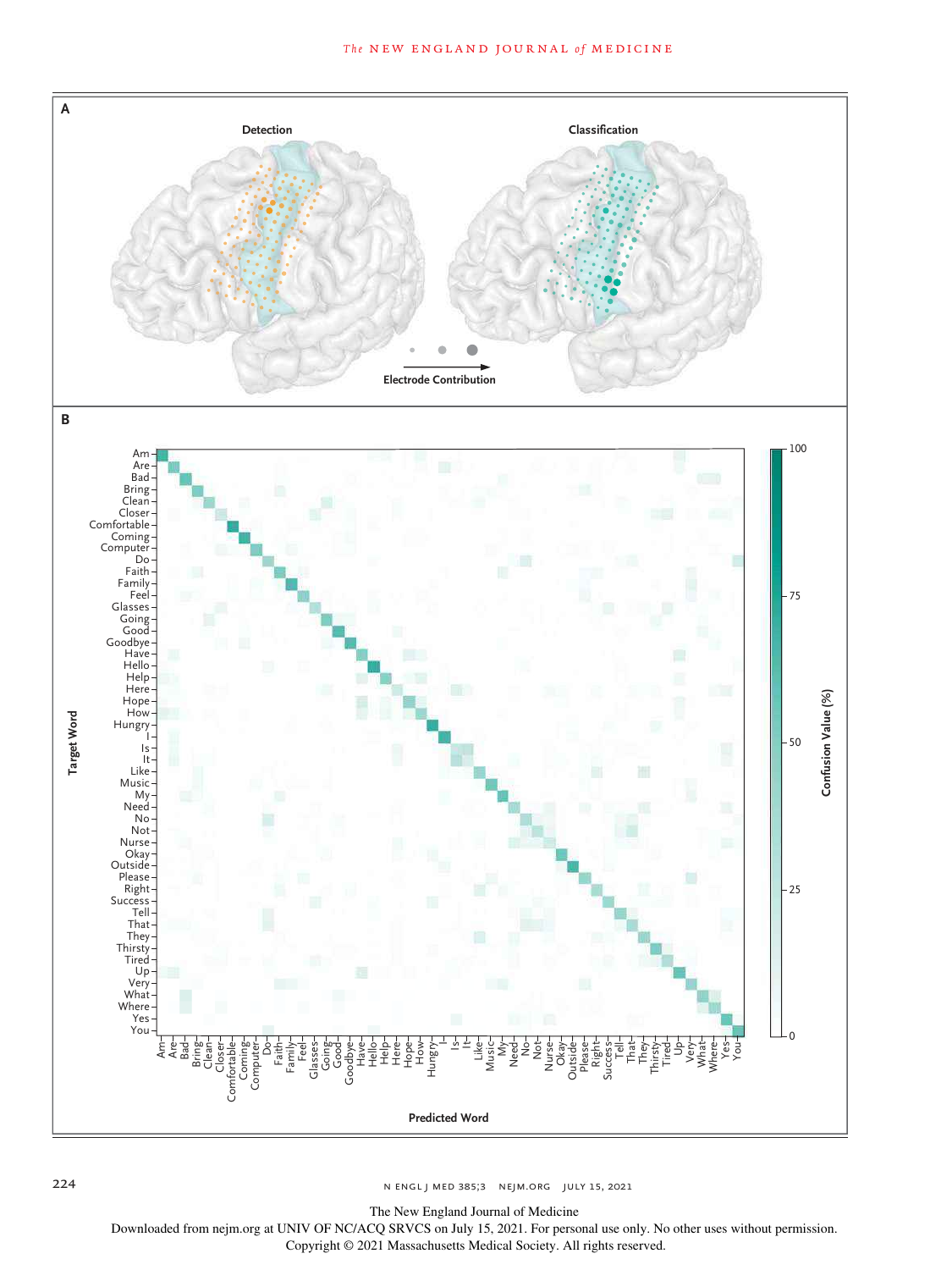## **Figure 3 (facing page). Distinct Neural Activity Patterns during Word-Production Attempts.**

Panel A shows the participant's brain reconstruction overlaid with the locations of the implanted electrodes and their contributions to the speech-detection and word-classification models. Plotted electrode size (area) and opacity are scaled by relative contribution (important electrodes appear larger and more opaque than other electrodes). Each set of contributions is normalized to sum to 1. For anatomical reference, the precentral gyrus is highlighted in light green. Panel B shows word confusion values computed with the use of the isolated-word data. For each target word (each row), the confusion value measures how often the word classifier predicted (regardless of whether the prediction was correct) each of the 50 possible words (each column) while the participant was attempting to say that target word. The confusion value is computed as a percentage relative to the total number of isolated-word trials for each target word, with the values in each row summing to 100%. Values along the diagonal correspond to correct classifications, and off-diagonal values correspond to incorrect classifications. The natural-language model was not used in this analysis.

when the natural-language model was used (Fig. 2B), and in 80 of 150 trials with language modeling, sentences were decoded without error. Use of the natural-language model during decoding improved performance by correcting grammatically and semantically implausible word sequences in the predictions (Fig. 2C). Real-time demonstrations are shown in Videos 1 and 2.

# **Word Detection and Classification**

In the offline analyses that included data from 9000 attempts to produce isolated words (and excluded the use of the natural-language model), the mean classification accuracy was 47.1% with the use of the speech detector and word classifier to predict the identity of the target word from cortical activity. The accuracy of chance performance (without the use of any models) was 2%. Additional results of the isolated-word analyses are provided in Figures S8 and S9. A total of 98% of these word-production attempts were successfully detected (191 attempts were not detected), and 968 detected attempts were spurious (not associated with a speech attempt) (Section S8). Electrodes in the most ventral aspect of the ventral sensorimotor cortex contributed to word-classification performance to a greater extent than electrodes in the dorsal aspect of the ventral sensorimotor cortex, whereas

the electrodes in the dorsal aspect contributed more to speech-detection performance (Fig. 3A). Classification accuracy was consistent across most of the target words (mean [±SD] classification accuracy across the 50 target words, 47.1±14.5%) (Fig. 3B).

## **Long-Term Stability of Acquired Cortical Signals**

The long-term stability of the speech-related cortical activity patterns recorded during attempts to produce isolated words showed that the speech-detection and word-classification models performed consistently throughout the 81-week study period without daily or weekly recalibration (Fig. S10). When the models were used to analyze cortical activity recorded at the end of the study period, classification accuracy increased when the data set used to train the classification models contained data recorded throughout the study period, including data recorded more than a year before the collection of the data used to test the models (Fig. 4).

## Discussion

We showed that high-density recordings of cortical activity in the speech-production area of the sensorimotor cortex of an anarthric and paralyzed person can be used to decode full words and sentences in real time. Our deep-learning models were able to use the participant's neural activity to detect and classify his attempts to produce words from a 50-word set, and we could use these models, together with language-modeling techniques, to decode a variety of meaningful sentences. Our models, enabled by the longterm stability of recordings from the implanted device, could use data accumulated throughout the 81-week study period to improve decoding performance when evaluating data recorded near the end of the study.

Previous demonstrations of word and sentence decoding from cortical neural activity have been conducted with participants who could speak without the need for assistive technology to communicate.15-19 Similar to the problem of decoding intended movements in someone who is paralyzed, the lack of precise time alignment between intended speech and neural activity poses a challenge during model training. We addressed this time-alignment problem with

The New England Journal of Medicine

Downloaded from nejm.org at UNIV OF NC/ACQ SRVCS on July 15, 2021. For personal use only. No other uses without permission.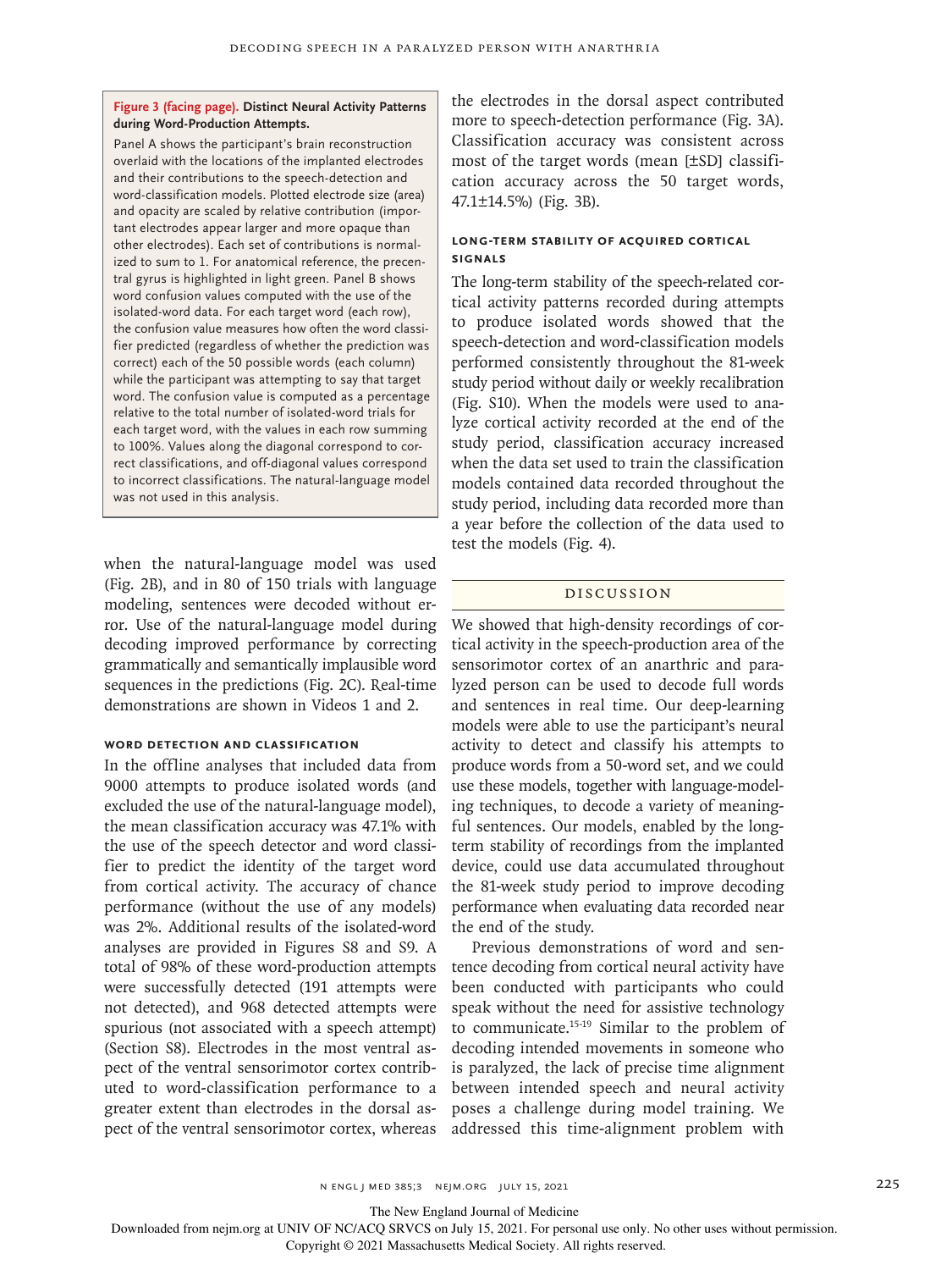

#### **Figure 4. Signal Stability and Long-Term Accumulation of Training Data to Improve Decoder Performance.**

Each bar depicts the mean classification accuracy (the percentage of trials in which the target word was correctly predicted) from isolated-word data sampled from the final weeks of the study period (weeks 79 through 81) after speech-detection and word-classification models were trained on different samples of the isolated-word data from various week ranges. Each result was computed with the use of a 10-fold cross-validation evaluation approach. In this approach, the available data were partitioned into 10 equally sized, nonoverlapping subsets. In the first cross-validation "fold," one of these data subsets is used as the testing set, and the remaining 9 are used for model training. This was repeated 9 more times until each subset was used for testing (after training on the other subsets). This approach ensures that models were never evaluated on the data used during training (Sections S6 and S14). I bars indicate the 95% confidence interval of the mean, each computed across the 10 cross-validation folds. The data quantities specify the average amount of data used to train the word-classification models across cross-validation folds. Week 0 denotes the first week during which data for this study was collected, which occurred 9 weeks after surgical implantation of the study device. Accuracy of chance performance was calculated as 1 divided by the number of possible words and is indicated by a Moreover 1<br>
Secondary 25<br>
The strength of the strength of the strength of the strength of the strength of the strength of the strength of the strength of the strength of the strength of the strength of the strength of the

> speech-detection approaches<sup>18,28,29</sup> and word classifiers that used machine-learning techniques, such as model ensembling and data augmentation (Section S9), to increase reliability of the model to minor temporal variabilities in recorded signals.<sup>30,31</sup> Decoding performance was largely driven by neural-activity patterns in the ventral sensorimotor cortex, a finding consistent with previous work implicating this area in speech production.9,12,13 This finding may inform electrode placement in future studies. We were also able to show the preservation of functional cortical representations of speech in a person who had had anarthria for more than 15 years, a finding analogous to previous findings of limbrelated cortical sensorimotor representations in

tetraplegic persons years after the loss of limb movement.<sup>32,33</sup>

The incorporation of language-modeling techniques in this study reduced the median word error rate by 35 percentage points and enabled perfect decoding in more than half the sentence trials. This improvement was facilitated through the use of all of the probabilistic information provided by the word classifier during decoding and by allowing the decoder to update previously predicted words each time a new word was decoded. These results show the benefit of integrating linguistic information when decoding speech from neural recordings. Speech-decoding approaches generally become usable at word error rates below 30%,<sup>34</sup> which suggests that our approach may be applicable in other clinical settings.

In previously reported brain–computer interface applications, decoding models often require daily recalibration before deployment with a user,<sup>6,35</sup> which can increase the variability of decoder performance across days and impede longterm adoption of the interface for real-world use.35,36 Because of the relatively high signal stability of electrocorticographic recordings, 5,37-39 we could accumulate cortical activity acquired by the implanted electrodes across months of recording to train our decoding models. Overall, decoding performance was maintained or improved by the accumulation of large quantities of training data over time without daily recalibration, which suggests that high-density electrocorticography may be suitable for long-term direct-speech neuroprosthetic applications.

Supported by a research contract under Facebook's Sponsored Academic Research Agreement, the National Institutes of Health (grant NIH U01 DC018671-01A1), Joan and Sandy Weill and the Weill Family Foundation, the Bill and Susan Oberndorf Foundation, the William K. Bowes, Jr. Foundation, and the Shurl and Kay Curci Foundation.

Disclosure forms provided by the authors are available with the full text of this article at NEJM.org.

A data sharing statement provided by the authors is available with the full text of this article at NEJM.org.

We thank the study participant "Bravo-1" for his dedication and commitment; the members of Karunesh Ganguly's laboratory for help with the clinical study; Mark Chevillet, Emily Mugler, Ruben Sethi, and Stephanie Thacker for support and feedback; Nick Halper and Kian Torab for hardware technical support; Mariann Ward for clinical nursing support; Matthew Leonard, Heather Dawes, and Ilona Garner for feedback on an earlier version of the manuscript; Viv Her for administrative support; Kenneth Probst for illustrating an earlier version of Figure 1; Todd Dubnicoff for video editing; and the participant's caregivers for logistic support.

The New England Journal of Medicine

Downloaded from nejm.org at UNIV OF NC/ACQ SRVCS on July 15, 2021. For personal use only. No other uses without permission.